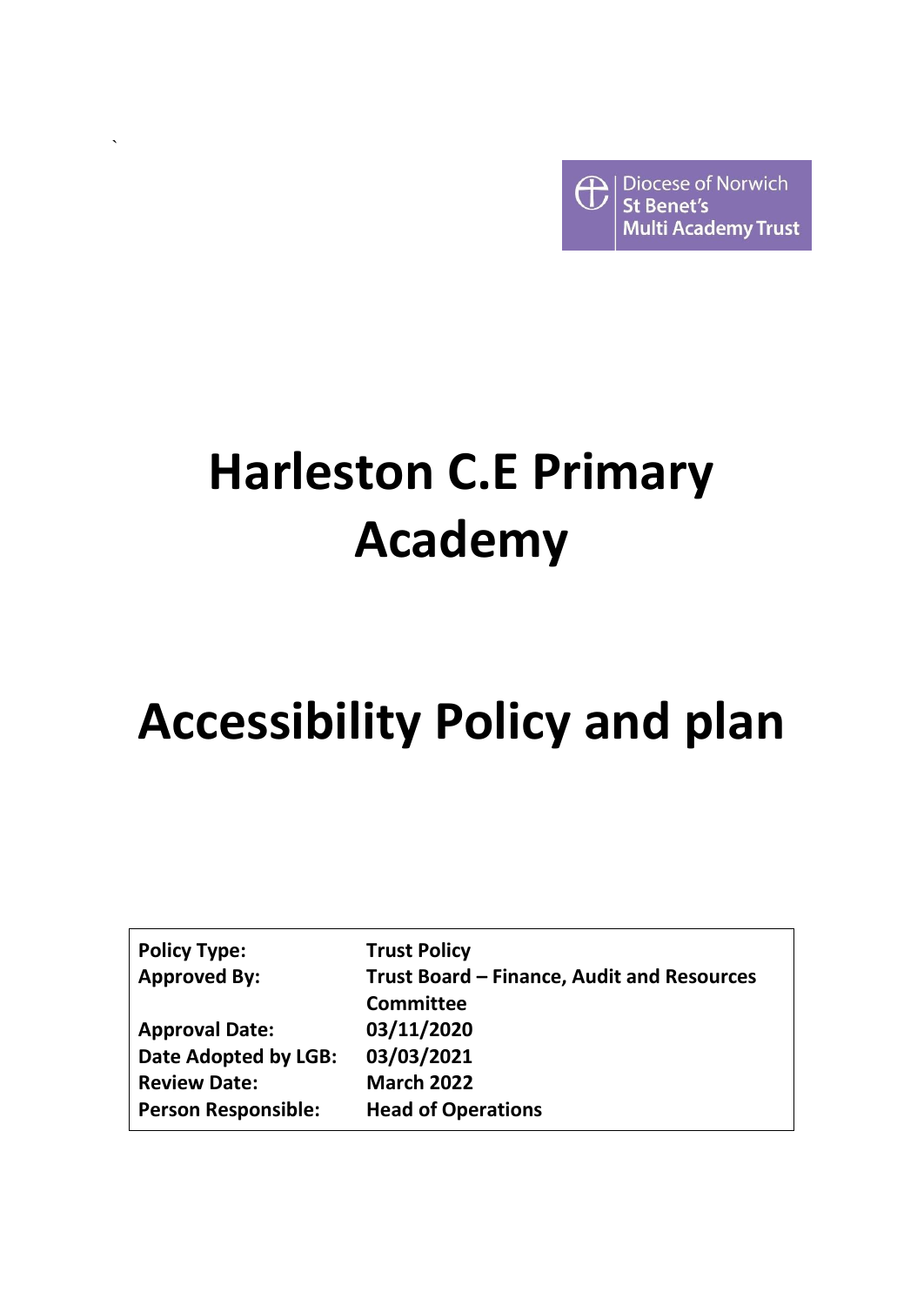# **Summary of Changes**

The model policy has been revised to reflect these changes to the statutory guidance as outlined below.

| Page<br>Ref. | <b>Section</b> | Amendment                                                                                                                                                                                                                                                                                                                   | Date of<br>Change |
|--------------|----------------|-----------------------------------------------------------------------------------------------------------------------------------------------------------------------------------------------------------------------------------------------------------------------------------------------------------------------------|-------------------|
| All          | All            | Rewritten policy to separate out the accessibility policy<br>and the accessibility plan to provide clarification on roles<br>and responsibilities, admissions, curriculum, physical<br>environment, monitoring and review<br>Refers to pupils and students to ensure fit for purpose for<br>Primary and Secondary academies | March<br>2019     |
| 10           | Appendices     | Appendix B Accessibility Plan added to policy                                                                                                                                                                                                                                                                               | March<br>2019     |
|              |                |                                                                                                                                                                                                                                                                                                                             |                   |
|              |                |                                                                                                                                                                                                                                                                                                                             |                   |
|              |                |                                                                                                                                                                                                                                                                                                                             |                   |
|              |                |                                                                                                                                                                                                                                                                                                                             |                   |
|              |                |                                                                                                                                                                                                                                                                                                                             |                   |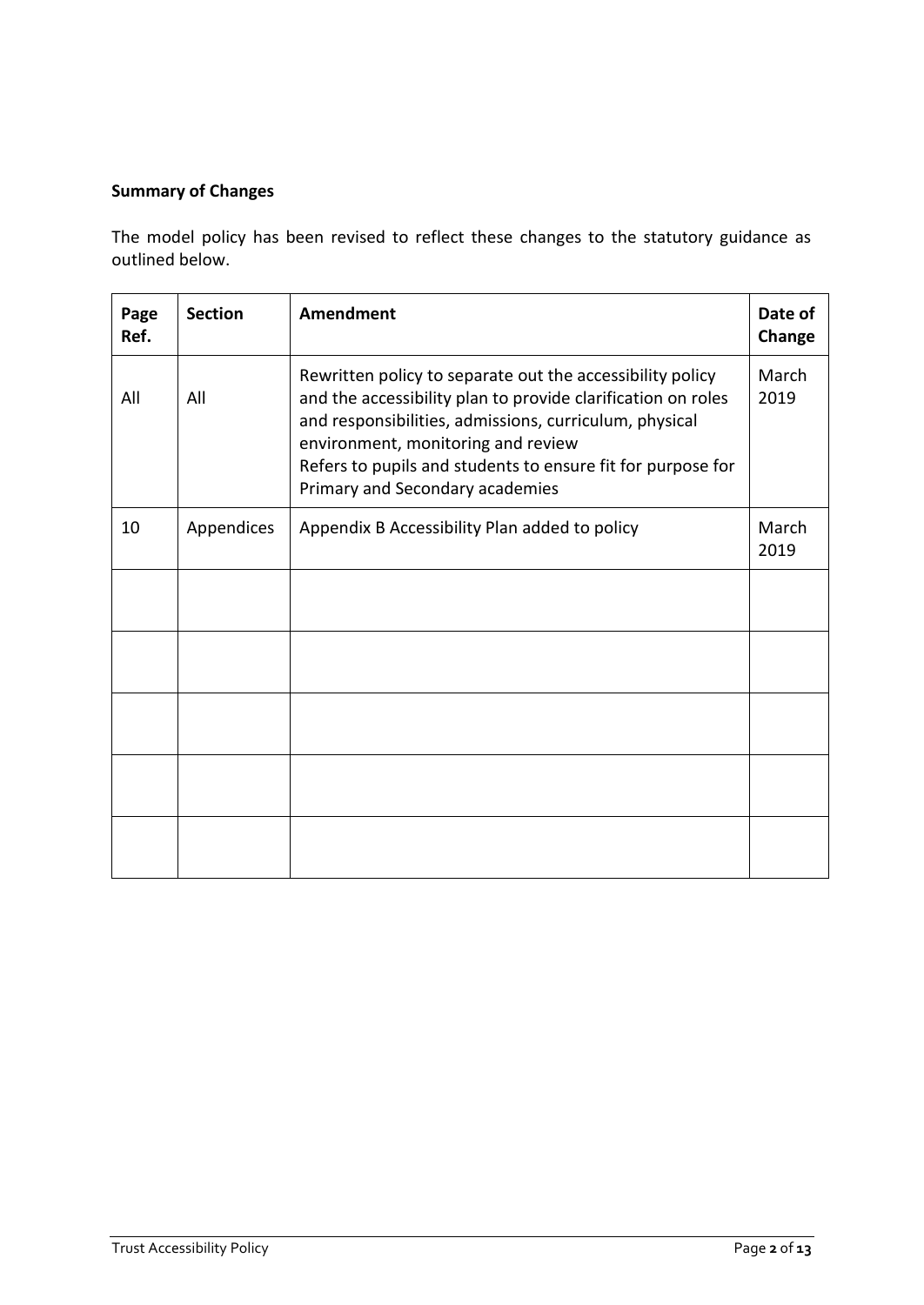### **Roles and Accountabilities**

The Diocese of Norwich Education St Benet's Multi Academy Trust is accountable for all policies across its Academies. All policies whether relating to an individual academy or the whole Trust will be written and implemented in line with our ethos and values as articulated in our prospectus. We are committed to the provision of high-quality education in the context of the Christian values of service, thankfulness and humility where individuals are valued, aspirations are high, hope is nurtured and talents released.

A Scheme of Delegation for each academy sets out the responsibilities of the Local Governing Body and Principal / Head Teacher. The Principal / Head Teacher of each academy is responsible for the implementation of all policies of the Academy Trust.

All employees of the Academy Trust are subject to the Trust's policies.

#### **1 Legal framework**

- 1.1 This policy has due regard to statutory legislation including, but not limited to, the following:
	- United Nations Convention on the Rights of the Child
	- United Nations Convention on the Rights of Persons with Disabilities
	- Human Rights Act 1998
	- Special Educational Needs Regulations 2014
	- Education and Inspections Act 2006
	- Equality Act 2010
	- Equality Act 2010 (Specific Duties) Regulations 2011
- 1.2 This policy has due regard to national guidance including, but not limited to, the following:
	- 'The Equality Act 2010 and schools', DFE (2014)
- 1.3 This policy will be used in conjunction with the following school policies and procedures:
	- Equality and Diversity Policy
	- Admissions Policy
	- Behaviour Policy
	- Supporting Pupils with Medical Conditions Policy
	- Administering Medication Policy
	- Anti-Bullying Policy
	- Curriculum Policy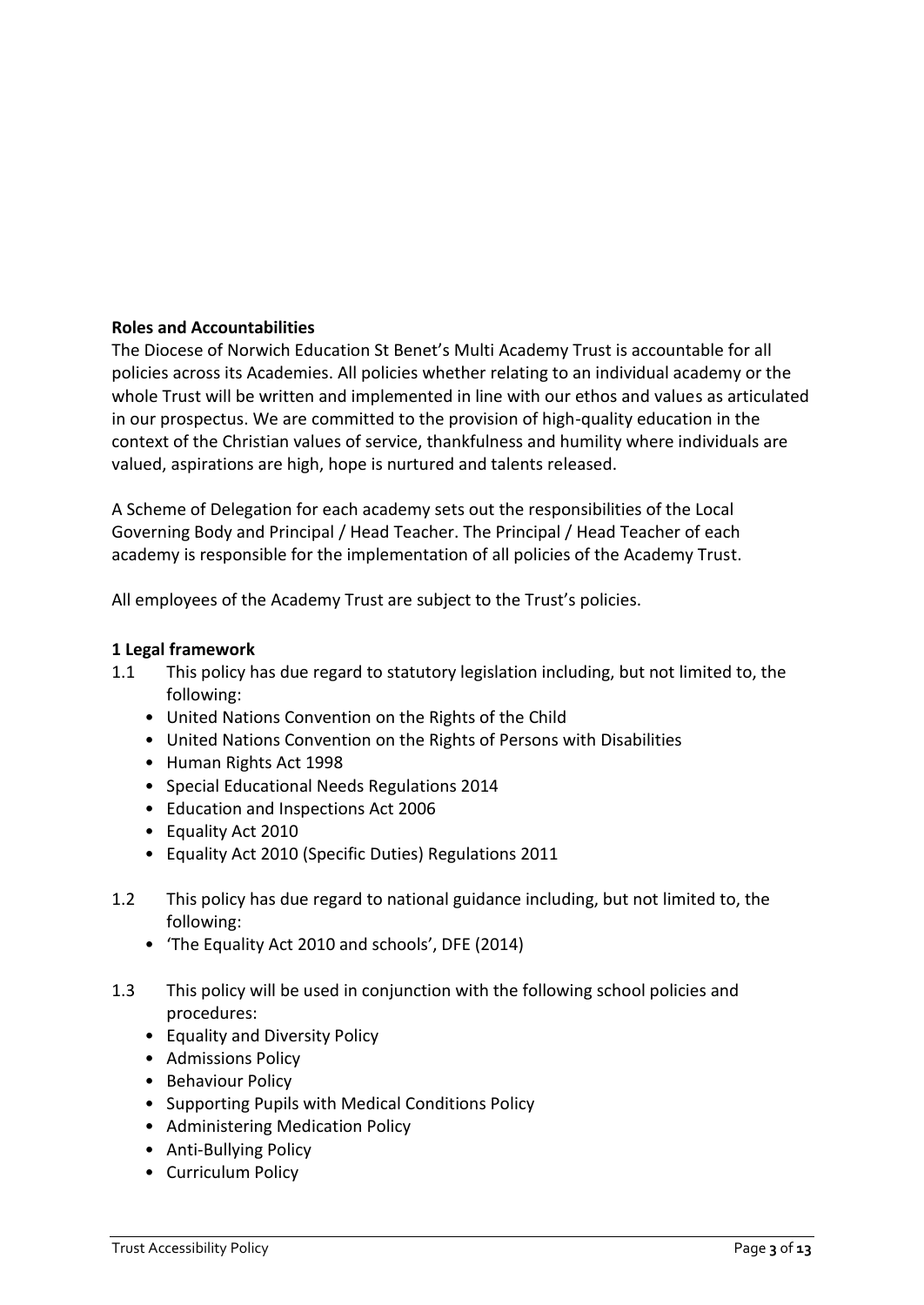- Health and Safety Policy
- 1.4 This policy seeks to further the aims of our Mission Statement/Vision by: *Continuing to improve all aspects of the physical environment of the academy site and other resources so that all disabled pupils and students can take full advantage of the education and associated opportunities provided by the Academy.*

## **2 Definition (Equality Act 2010)**

- 2.1 "A person has a disability if he or she has a physical or mental impairment that has a substantial and long-term adverse effect on his or her ability to carry out normal day to day activities"
- 2.2 The effect of the Equality Act 2010 means that schools cannot unlawfully discriminate against pupils/students because of sex, race, disability, sexual orientation, religion or belief.

### **3 Roles and responsibilities**

- 3.1. Staff members will act in accordance with the academy's Accessibility Policy and Accessibility Plan at all times.
- 3.2. The Headteacher/Principal, in conjunction with the Local Governing Body (LGB) or select committee will create an Accessibility Plan with the intention of improving the academy's accessibility.
- 3.3. The LGB, or a select committee, will be responsible for monitoring the Accessibility Plan.
- 3.4. The LBG will approve the Accessibility Plan before it is implemented.
- 3.5. All staff members are responsible for ensuring that their actions do not discriminate against any pupil/student, parent/carer or colleague.
- 3.6. The Headteacher/Principal will ensure that staff members are aware of individual pupils'/students' disabilities or medical conditions where necessary.
- 3.7. During a new pupil's/student's induction at Harleston C.E Primary Academy the Headteacher/Principal/Head of School will establish whether the pupil/student has any disabilities or medical conditions which the academy should be aware of.
- 3.8. The Headteacher/Principal is responsible for consulting with relevant and reputable experts if challenging situations regarding pupils/students with disabilities are experienced.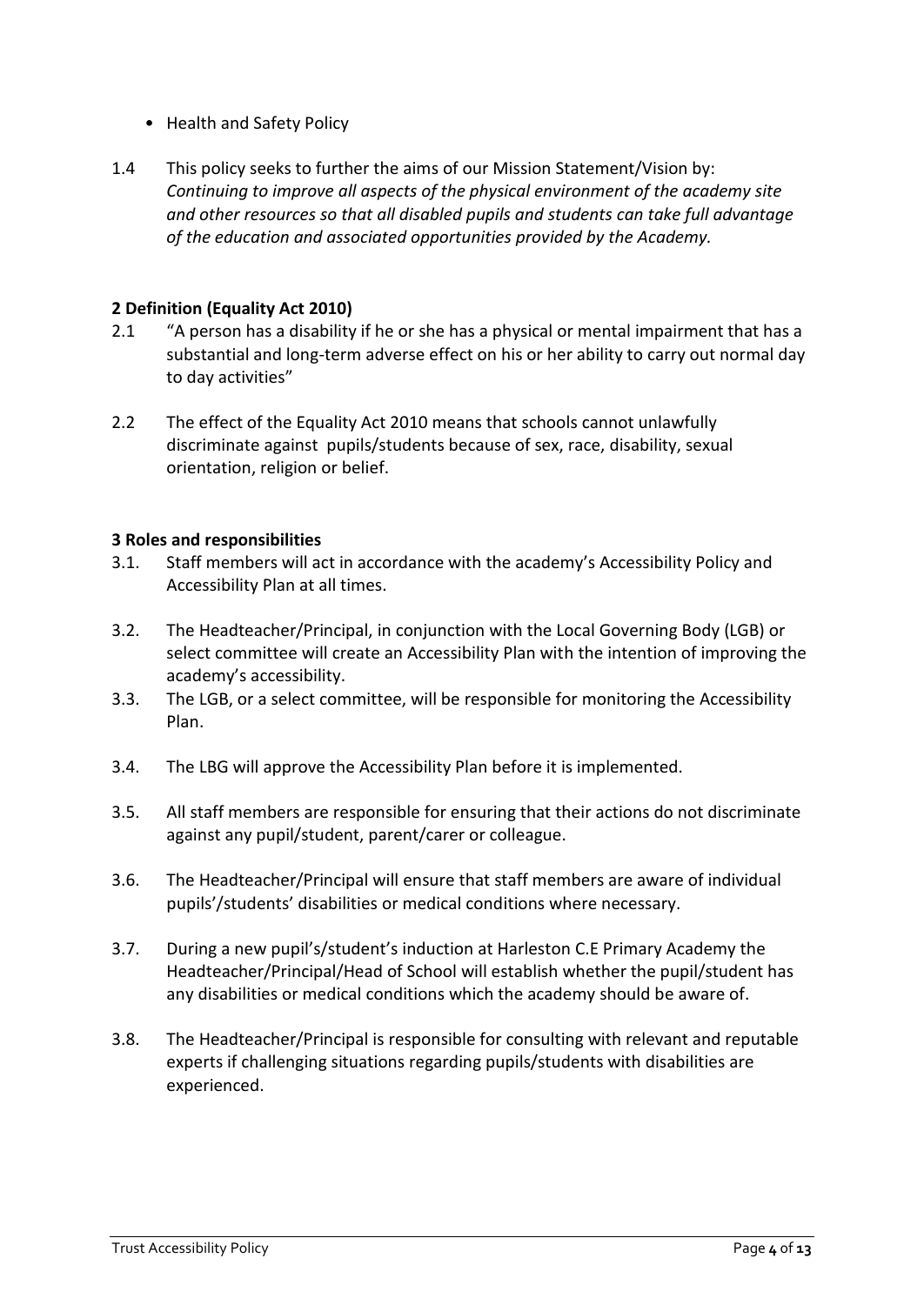- 3.9. The Headteacher/Principal, LGB and senior leadership team (SLT) will work closely with the Trust, the Local Authority and external agencies to effectively create and implement the academy's Accessibility Plan.
- 3.10. The special educational needs and disabilities coordinator (SENCO) will work closely with the Headteacher/Principal and LGB to ensure that pupils/students with special educational needs and disabilities (SEND) are appropriately supported.
- 3.11. All staff members and governors will partake in whole school training on equality issues with reference to the Equality Act 2010.
- 3.12. Designated staff members will be trained to effectively support pupils/students with medical conditions, such as understanding how to administer insulin.

## **4. Accessibility Plan**

- 4.1. The Accessibility Plan will be structured to complement and support the academy's Equality and Diversity Policy, as well as the Special Educational Needs and Disabilities Policy.
- 4.2. The Accessibility Plan will be presented as either a freestanding document or as part of another document, such as the Academy Improvement Plan.
- 4.3. Harleston C.E Primary Academy Accessibility Plan demonstrates how access will be improved for pupils/students with disabilities, staff, parents/carers and visitors to the academy within a given timeframe.
- 4.4. The plan has the following key aims:
	- To increase the extent to which pupils/students with disabilities can participate in the curriculum
	- To improve and maintain the academy's physical environment to enable pupils/students with disabilities to take advantage of the facilities and education on offer
	- To improve the availability and delivery of written information to pupils/students, staff, parents/carers and visitors with disabilities.
- 4.5. The intention is to provide a projected plan for a three year period ahead of the next review date, which will be in November 2021.
- 4.6. If it is not feasible to undertake all of the plans/works during the lifespan of the Accessibility Plan, some items will roll forward into subsequent plans.
- 4.7. The Accessibility Plan will be used to measure the necessity of making reasonable adjustments in order to accommodate the needs of people with disabilities where practicable.
- 4.8. The Accessibility Plan will be used to advise other academy planning documents and will be reported upon annually in respect of progress and outcomes.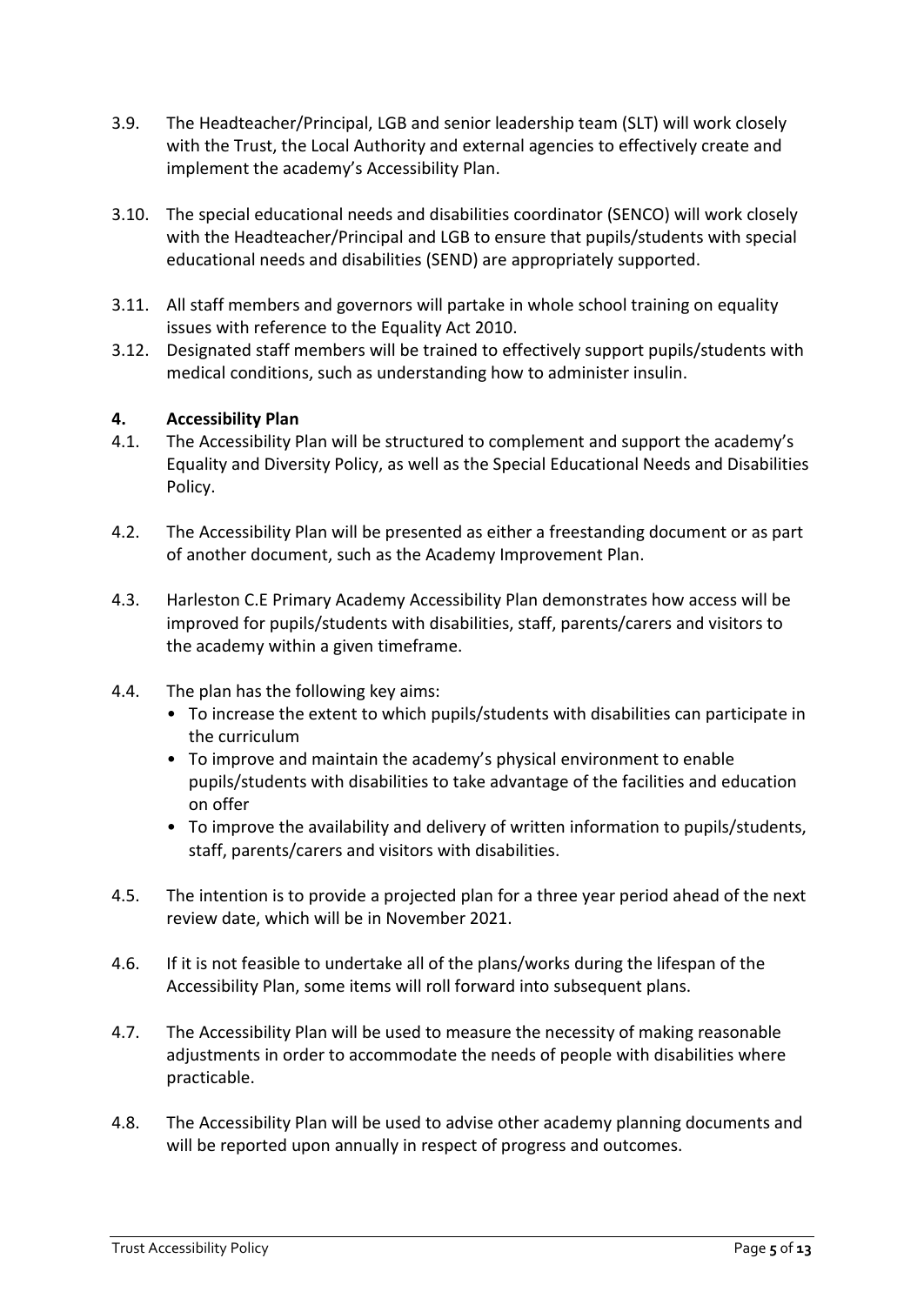- 4.9. Both the Accessibility Policy and Accessibility Plan will be published on the academy website.
- 4.10. Harleston C.E Primary Academy will collaborate with the Trust and Norfolk LA in order to effectively develop and implement the plan.
- 4.11. An access audit will be undertaken by the LGB and SENCO every year.
- 4.12. The academy will provide adequate resources for implementing plans, ensuring pupils/students are sufficiently supported.
- 4.13. During Ofsted inspections, the inspectorate may include the academy's Accessibility Plan as part of their review.
- 4.14. The Trust will prepare accessibility strategies based on the same principles as the academy's Accessibility Plan.
- 4.15. The Trust will work with the LA to provide auxiliary aids and services where necessary in order to help the academy provide adequate support to pupils/students with disabilities.

#### **5. Equal opportunities**

- 5.1. Harleston C.E Primary Academy strives to ensure that all existing and potential pupils/students are given the same opportunities.
- 5.2. Harleston C.E Primary Academy is committed to developing a culture of inclusion, support and awareness.
- 5.3. Staff members will be aware of any pupils/students who are at a substantial disadvantage and will take the appropriate steps to ensure the pupil/student is effectively supported.
- 5.4. The Accessibility Plan will detail any barriers which are hindering the opportunities for pupils/students with SEND. The aim of the plan is to take appropriate measures in order to overcome these barriers, allowing all pupils/students equal opportunities.
- 5.5. Wherever possible, teaching staff will adapt their lesson plans and the curriculum in order to allow all pupils/students to reach their full potential and receive the support they need.
- 5.6. Harleston C.E Primary Academy will ensure that all extracurricular activities are accessible to all pupils/students. The academy will make all reasonable adjustments to allow pupils/students with SEND to participate in all academy activities.

#### **6. Admissions**

6.1. Harleston C.E Primary Academy will act in accordance with the Admissions Policy.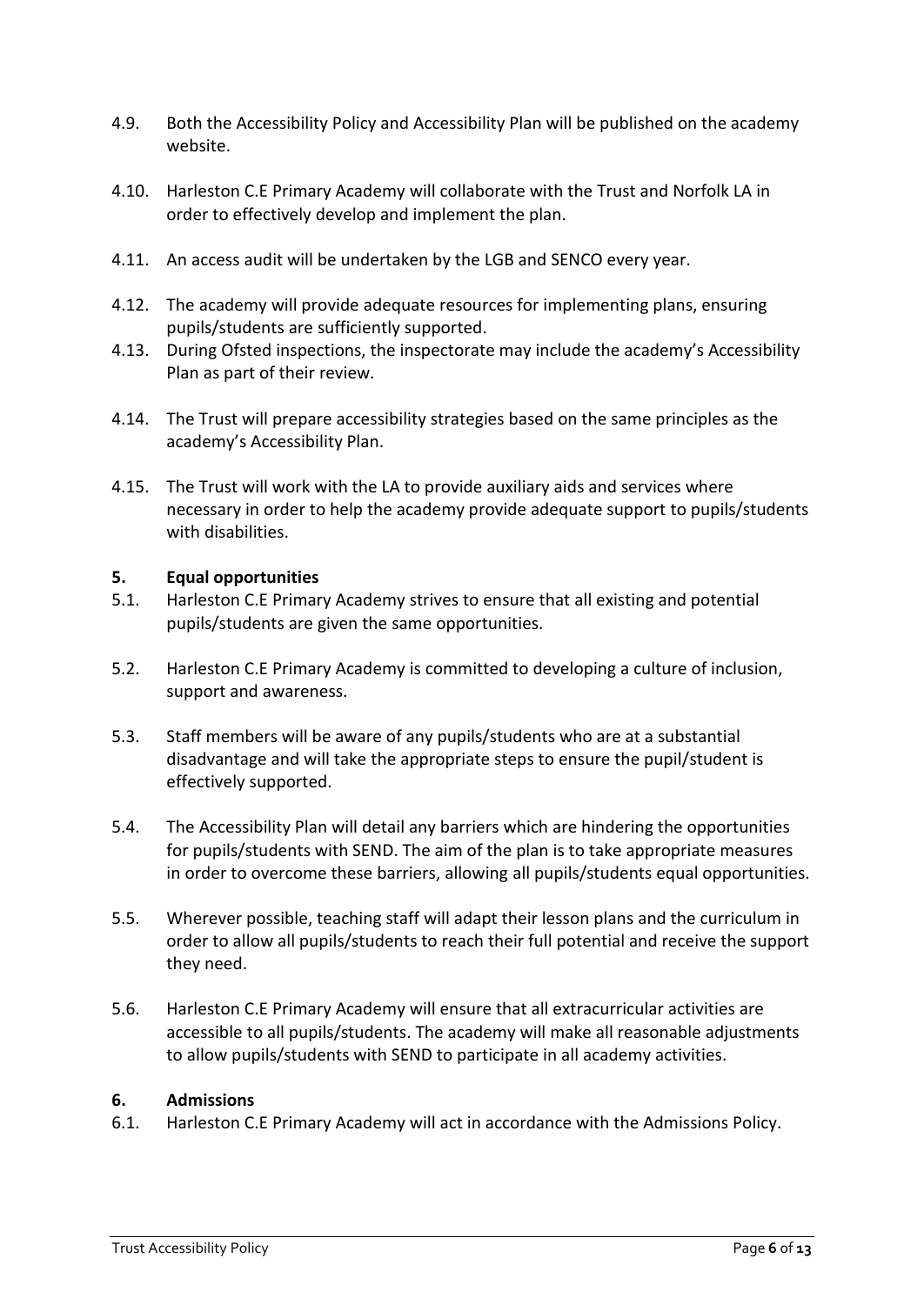- 6.2. The academy will apply the same entry criteria to all pupils/students and potential pupil/students.
- 6.3. In the event of entry examinations, the academy will support those with SEND by making any reasonable adjustments necessary, e.g. publishing exam papers in a larger font.
- 6.4. Harleston C.E Primary Academy will strive to not put any pupil/student at a substantial disadvantage by making reasonable adjustments prior to the pupil/student starting at the academy.
- 6.5. All pupils/students, including those with SEND, will have appropriate access to all of the opportunities available to any member of the academy community.
- 6.6. Information will be obtained on future pupils/students in order to facilitate advanced planning.
- 6.7. Prospective parents/carers of statemented pupils/students, and pupils/students with SEND, are invited to a transition meeting prior to the pupil/student starting the academy in order to discuss the pupil/student's specific needs.

## **7. Curriculum**

- 7.1. Harleston C.E Primary Academy is committed to providing a healthy environment that enables full curriculum access, which values and includes all pupils/students regardless of their education, physical, sensory, social, spiritual and emotional needs.
- 7.2. No pupil is excluded from any aspect of the school curriculum due to their disabilities or impairments.
- 7.3. Harleston C.E Primary Academy aims to provide a differentiated curriculum to enable all pupils/students to feel secure and make progress.
- 7.4. The head of department for each subject and the SENCO will work together to adapt a pupil/student's Assess, Plan, Do, Review plans with advice sought from outside agencies where appropriate, to allow all pupils/students to reach their full potential.
- 7.5. Physical education lessons will be adapted, wherever possible, to allow pupils/students with disabilities to participate in lessons.
- 7.6. Where areas of the curriculum present particular challenges for a pupil/student, these are dealt with on an individual basis.
- 7.7. The class teacher, in discussion with the pupil/student and their parents/carers, will ensure that all adjustments possible, in line with common sense and practical application, will be made for any particular disability or impairment.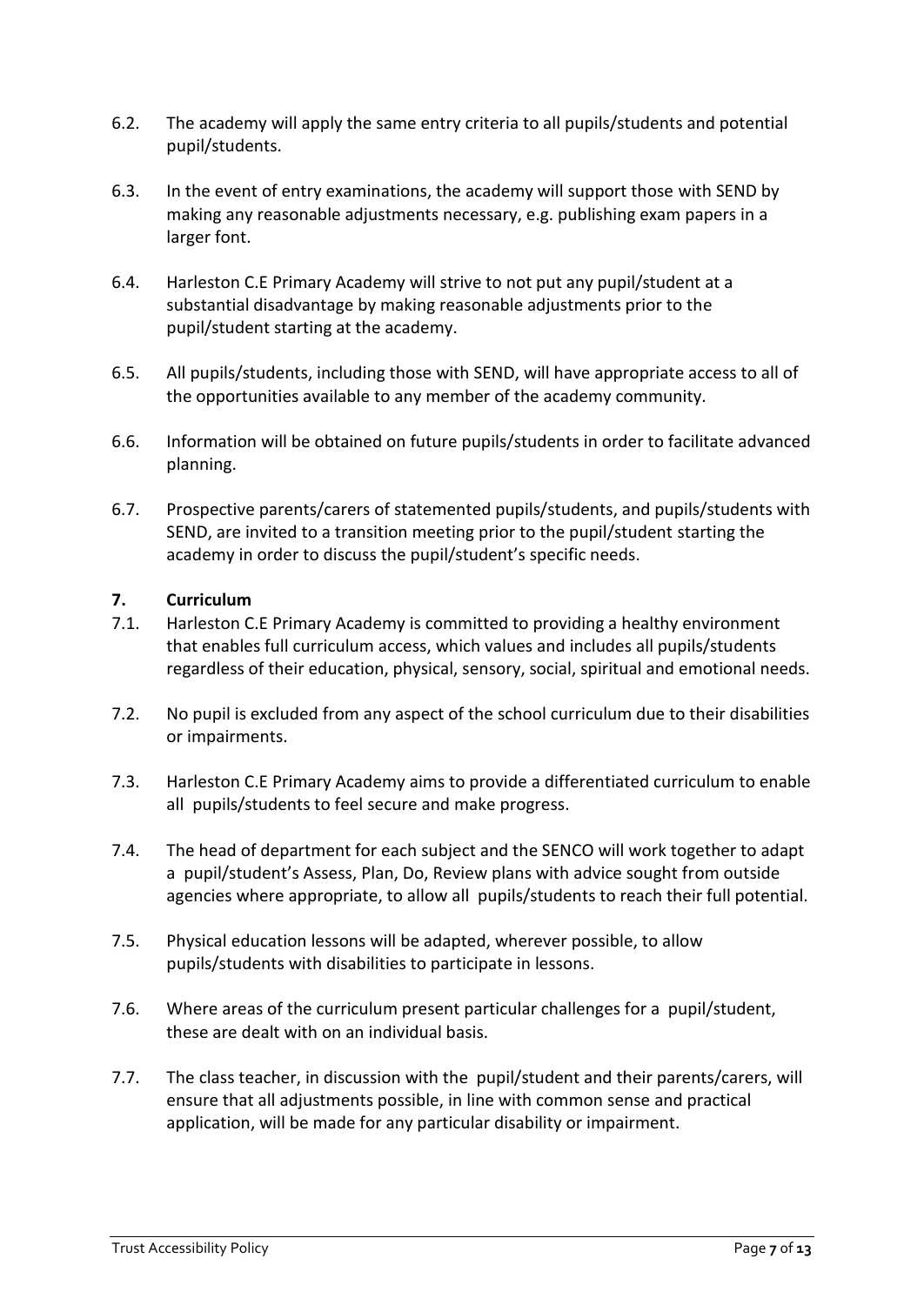- 7.8. There are established procedures for the identification and support of pupils/students with SEND in place at the school.
- 7.9. Detailed pupil/student information on pupils/students with SEND are given to relevant staff in order to aid teaching, e.g. 'pupil passports'.
- 7.10. Specialist resources are available for pupils/students with visual impairments, such a large print reading books/laptops with accessibility features etc.
- 7.11. Learning support assistants are deployed to implement specific literacy, numeracy and speech programmes.

### **8. Physical environment**

- 8.1. Harleston C.E Primary Academy is committed to ensuring that all pupils/students, staff members, parents/carers and visitors have equal access to areas and facilities within the academy premises.
- 8.2. There are no parts of Harleston C.E Primary Academy to which pupils/students with disabilities have limited or no access to.
- 8.3. The academy has toilet facilities suitable for people with disabilities which are fitted with a handrail and an emergency pull cord.
- 8.4. There are provisions for nappy changing.
- 8.5. Where entrances to the academy are not flat, a ramp is supplied for access.
- 8.6. Wide doors are fitted throughout the academy to allow for wheelchair access.
- 8.7. The corridor flooring and lighting is designed to support those who are visually impaired.

#### **9. Monitoring and review**

- 9.1. This policy will be reviewed on an annual basis or when new legislation/guidance concerning equality and disability is published.
- 9.2. The LGB and Headteacher/Principal will review the policy in collaboration with the SENCO's support.
- 9.3. Equality impact assessments will be undertaken as and when academy policies are reviewed.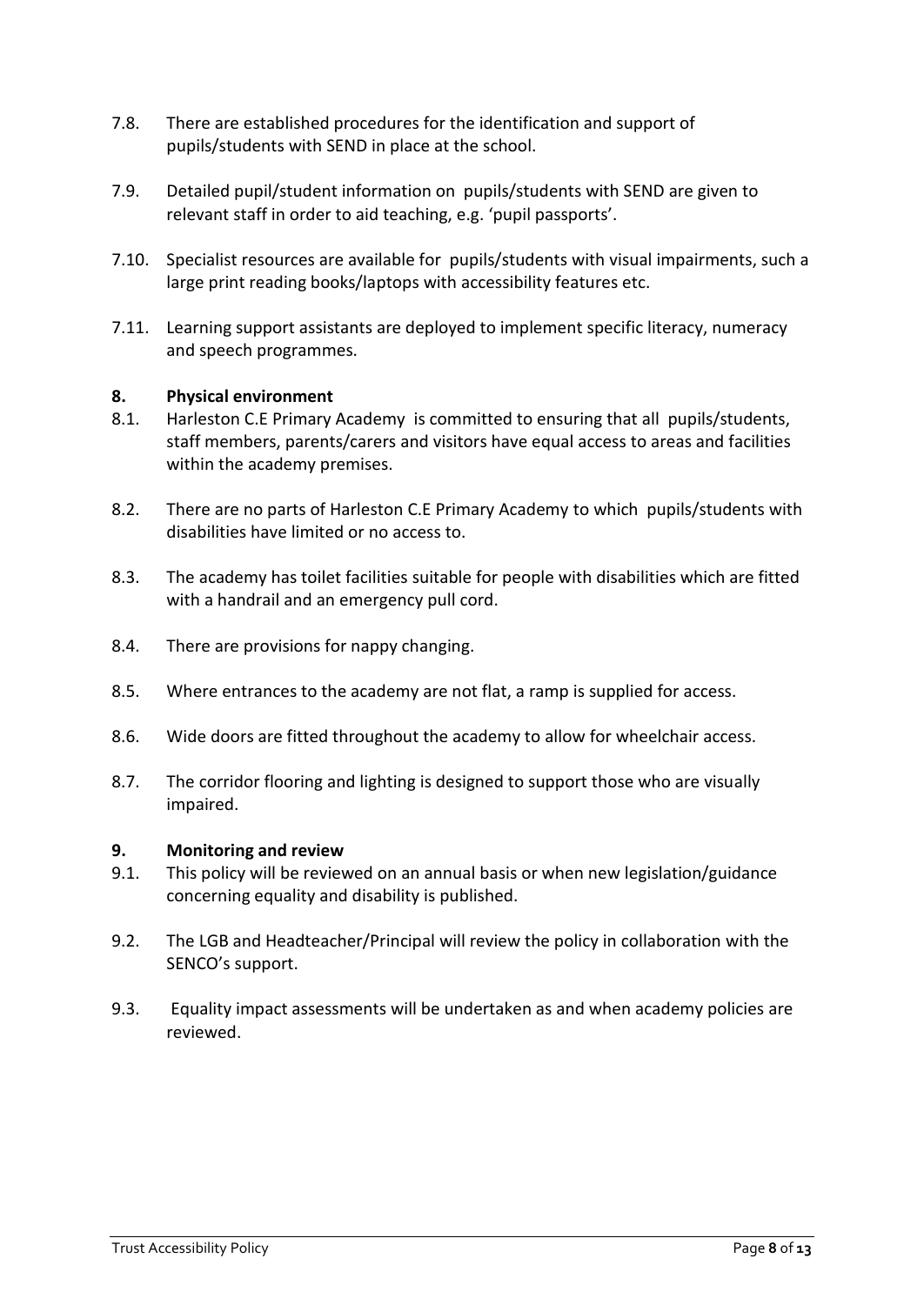# **Harleston CE Primary Academy**

# **Accessibility Plan 2021**

# **Planning Duty 1: Curriculum**

|                              | <b>Issue</b>                                                                                                                                                                                                                                                                                                       | What?                                                                                                                                                                                                                                                                                                                                                                                         | Who?                                                    | When?          | <b>Outcome criteria</b>                                                                                                                                                                                                                                                                                                                           | <b>Review</b>  |
|------------------------------|--------------------------------------------------------------------------------------------------------------------------------------------------------------------------------------------------------------------------------------------------------------------------------------------------------------------|-----------------------------------------------------------------------------------------------------------------------------------------------------------------------------------------------------------------------------------------------------------------------------------------------------------------------------------------------------------------------------------------------|---------------------------------------------------------|----------------|---------------------------------------------------------------------------------------------------------------------------------------------------------------------------------------------------------------------------------------------------------------------------------------------------------------------------------------------------|----------------|
| <b>Short</b><br>term         | Developing Dove Hub provision.<br>Employing SEND Teacher to<br>lead in Dove Hub class. Staff are<br>unsure how to make the<br>curriculum accessible to these<br>pupils.                                                                                                                                            | Staffing                                                                                                                                                                                                                                                                                                                                                                                      | Headteacher /<br><b>SENCO/SEND</b><br>Teacher           | Autumn<br>2021 | Teaching and learning is led by a<br>qualified specialist SEND<br>teacher.<br>All pupils in Dove Hub are able to<br>access the curriculum. This may<br>be adapted to meet the needs of<br>each individual.                                                                                                                                        | Summer<br>2022 |
| <b>Medium</b><br><b>Term</b> | Introducing a bespoke<br>assessment tool in line with<br>Judith Carter's 7 C's to identify<br>pupils SEMH and evidence small<br>step progress.<br>Staff members need support with<br>developing the knowledge and<br>skills to support pupils with<br>various SEND. Focus being on<br>supporting pupils with SEMH. | Pupils with identified<br>SEMH needs are seen by<br>Pastoral support work 3<br>times a week on a 1:1<br>basis.<br>Outside agencies<br>contacted if required.<br>Teachers are kept up to<br>date with the use of a log<br>of each individual<br>session.<br>Progress is tracked and<br>monitored with the use of<br>the 7 C's trackers. These<br>are reviewed termly or<br>sooner if required. | SENCo/<br>Assistant Head/<br>Pastoral Support<br>Worker | Autumn<br>2021 | Individual pupils' SEMH needs<br>are met. Pupils feel supported<br>and develop confidence in using<br>different strategies to enable<br>them to self-regulate.<br>Staff members have have greater<br>confidence and have the<br>knowledge and skills to support<br>pupils with SEND<br>Planning shows evidence of<br>appropriate differentiation. | Summer<br>2022 |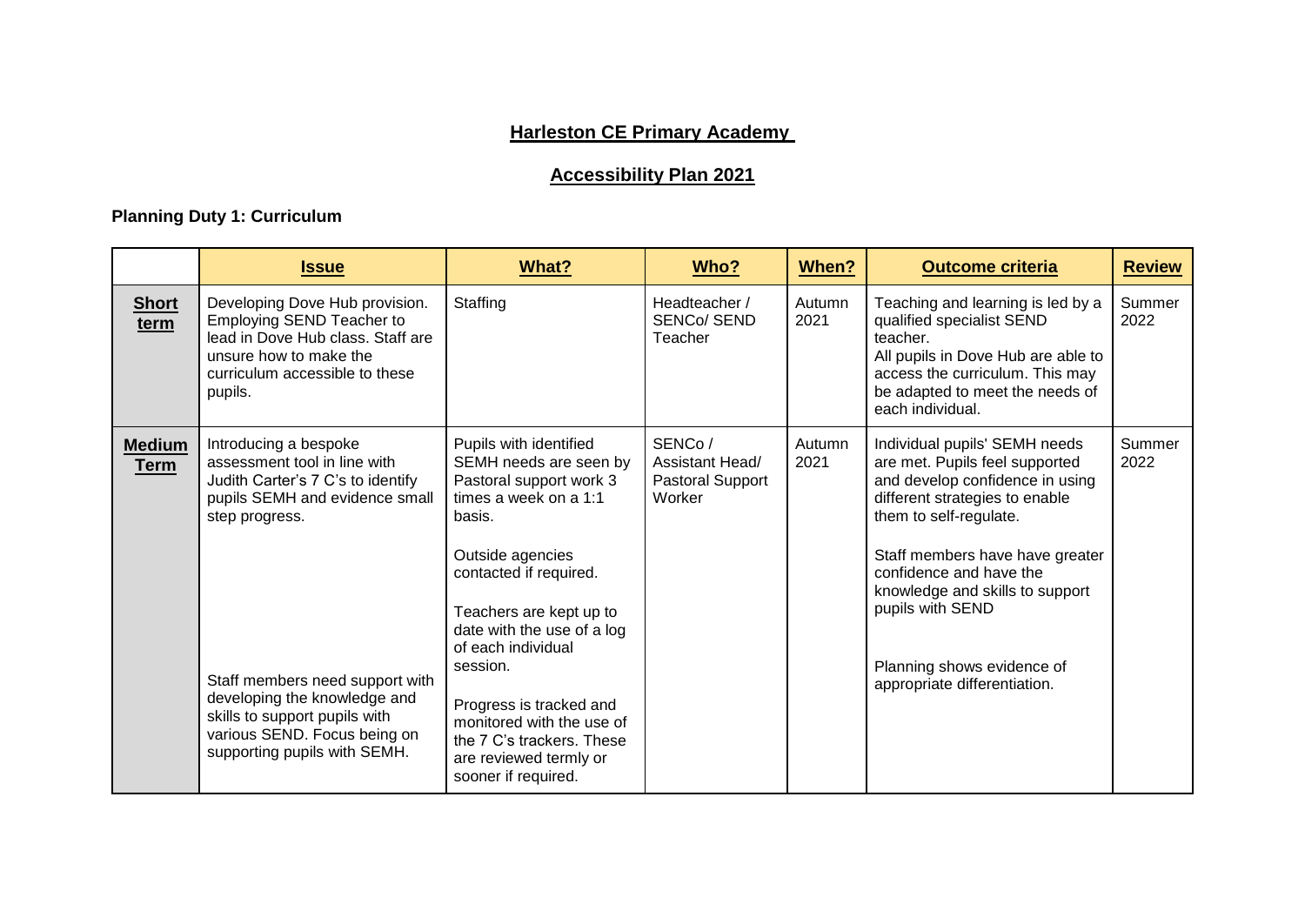|              |                                                                                                                                  | Training for teachers and<br>TAs about SEMH, using<br>positive phrases and de-<br>escalation strategies.                                                                             | SENCo / Step on<br>training (AHT) /<br><b>SEND Teacher</b> | Spring<br>2022      | All staff feel confident to be able<br>to manage and support pupils<br>effectively.                                                            | Summer<br>2022 |
|--------------|----------------------------------------------------------------------------------------------------------------------------------|--------------------------------------------------------------------------------------------------------------------------------------------------------------------------------------|------------------------------------------------------------|---------------------|------------------------------------------------------------------------------------------------------------------------------------------------|----------------|
| Long<br>Term | Pupils with higher needs have<br>access to an outside area that is<br>safe and suitable to meet all<br>needs and the curriculum. | Inclusion Team Norfolk to<br>visit Dove Hub provision<br>to support with funding.<br>Building work to allow free<br>flow access to a safe and<br>secure outside space for<br>pupils. | <b>SENCo</b>                                               | All year<br>project | Pupils with SEND are able to<br>access the wider curriculum and<br>have continual opportunities to<br>access outside space all of the<br>time. | Summer<br>2022 |

# **Planning Duty 2: Physical Environment**

|                              | <b>Issue</b>                                                                                                                                 | What?                                                                                                                | Who?                                  | When?       | <b>Outcome</b><br>criteria                                                | <b>Review</b>  |
|------------------------------|----------------------------------------------------------------------------------------------------------------------------------------------|----------------------------------------------------------------------------------------------------------------------|---------------------------------------|-------------|---------------------------------------------------------------------------|----------------|
| <b>Short</b><br>term         | Developing Dove Hub classroom.<br>Removing triggers e.g. the<br>cupboard turning into sensory<br>space.                                      | Changing the cupboard in<br>Dove Hub into a sensory<br>space.                                                        | SEND Teacher/<br><b>SENCo</b>         | Spring 2022 | Meeting pupils<br>needs and<br>developing the<br>provision                | Summer<br>2022 |
| <b>Medium</b><br><b>Term</b> | Disabled toilets near Dove Hub.                                                                                                              | Class positioning is<br>organised so that pupils<br>requiring disabled toilets<br>are able to access them<br>easily. | Headteacher /<br><b>SLT</b>           | Autumn 2021 | Pupils who require<br>access to disabled<br>toilets are able to<br>do so. | Spring<br>2022 |
|                              | Some areas of the school are<br>inaccessible / not easily accessible<br>to wheelchair users due to the<br>higher position of external doors. | Purchase portable slope<br>to enable wheelchair<br>users access / easier<br>access to rooms.                         | Academy<br><b>Business</b><br>manager | Spring 2022 | All areas are<br>accessible to<br>wheelchair users.                       | Summer<br>2022 |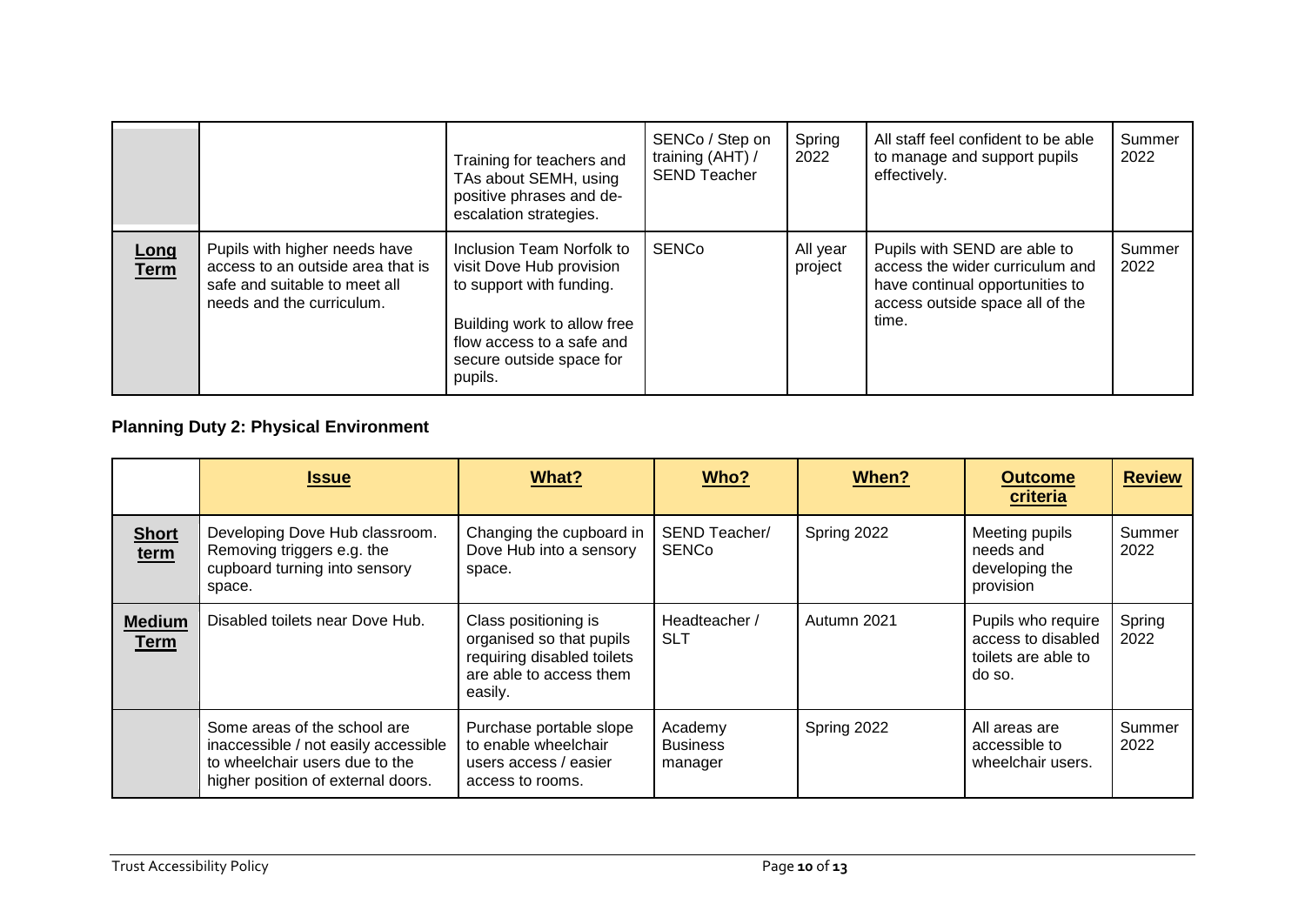| Long<br><b>Term</b> | Some areas of the buildings are<br>not accessible to all pupils with<br>specific disabilities.<br>Handrails required to<br>access Year 1 classroom | Construction work<br>undertaken where<br>advised by suitably<br>qualified personnel. | Academy<br>business manager<br>building<br>contractors | TBC based on advice<br>from external<br>qualified personnel.              | Academy buildings<br>are fully<br>accessible.                            | Summer<br>2022 |
|---------------------|----------------------------------------------------------------------------------------------------------------------------------------------------|--------------------------------------------------------------------------------------|--------------------------------------------------------|---------------------------------------------------------------------------|--------------------------------------------------------------------------|----------------|
|                     | More disabled toilets and toilets<br>with changing facilities required in<br>the Nursery.                                                          |                                                                                      |                                                        | TBC once discussed<br>with academy<br>business manager<br>and Headteacher | Disabled toilet /<br>more appropriate<br>toilet provision in<br>Nursery. | Summer<br>2022 |

# **Planning Duty 3: Information**

|                              | <b>Issue</b>                                                                                                                                                                                                        | What?                                         | Who?                                            | When?          | <b>Outcome criteria</b>                                                                                                                                              | <b>Review</b>  |
|------------------------------|---------------------------------------------------------------------------------------------------------------------------------------------------------------------------------------------------------------------|-----------------------------------------------|-------------------------------------------------|----------------|----------------------------------------------------------------------------------------------------------------------------------------------------------------------|----------------|
| <b>Short</b><br>term         | SEND information booklet (add to<br>website). One for parents and older<br>children and one for younger<br>children.<br><b>SEND Norfolk Family Voice</b><br>newsletter shared with parents via<br>MyEd/ ParentMail. | Information<br>booklets.                      | <b>SENCo</b>                                    | Autumn<br>2021 | Clear, concise information about SEND.<br>Parents and pupils are more aware and<br>supported.<br>Norfolk family Voice support information is<br>provided to parents. | Summer<br>2022 |
|                              |                                                                                                                                                                                                                     |                                               |                                                 |                |                                                                                                                                                                      | Summer<br>2022 |
| <b>Medium</b><br><b>Term</b> | Build working relationships with<br>SEND Norfolk Inclusion and S2S.<br>Developing provisions and training.                                                                                                          | Meetings, visits<br>and training<br>sessions. | SENC <sub>o</sub> /<br>Dove Staff/<br>All staff | Spring<br>2022 | Development of Dove provision and whole<br>school SEND support.                                                                                                      | Summer<br>2022 |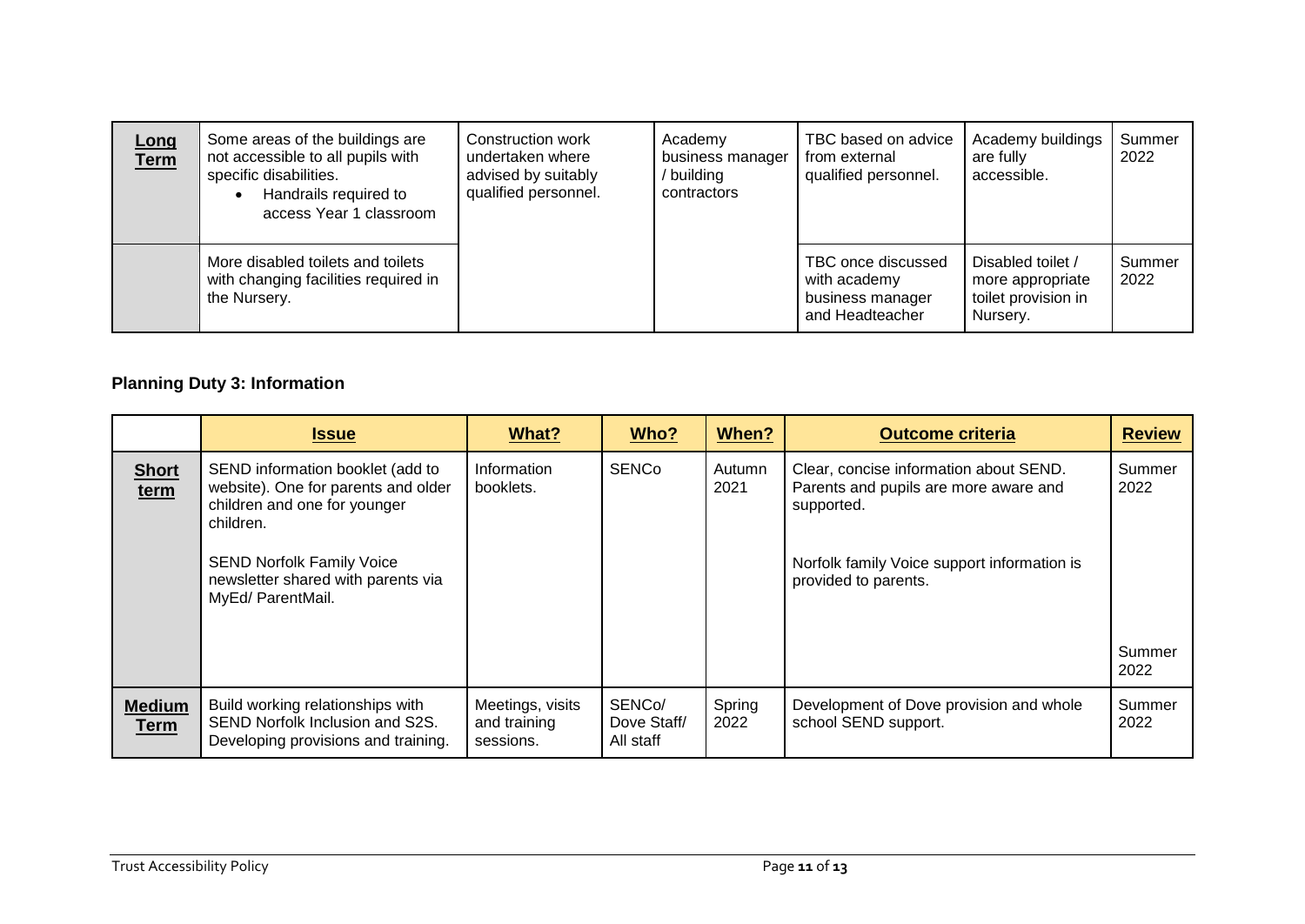| <u>Long</u><br><b>Term</b> | Building and establishing<br>relationships with ASHS. Focussing<br>on transition for pupils with SEND<br>and developing and nurturing skills<br>of all pupils. | Workshops<br>Team events<br>Celebration<br>events<br><b>ASHS staff</b><br>working with<br>pupils from<br>HPA. | SENCo/<br>SEND<br>Manager | All year | Stronge, positive working relationships,<br>pupils are more confident about moving to<br>ASHS. Exposure of knowledge and ideas to<br>provide the best experiences and enhancing<br>opportunities. | Summer<br>2022 |
|----------------------------|----------------------------------------------------------------------------------------------------------------------------------------------------------------|---------------------------------------------------------------------------------------------------------------|---------------------------|----------|---------------------------------------------------------------------------------------------------------------------------------------------------------------------------------------------------|----------------|
|----------------------------|----------------------------------------------------------------------------------------------------------------------------------------------------------------|---------------------------------------------------------------------------------------------------------------|---------------------------|----------|---------------------------------------------------------------------------------------------------------------------------------------------------------------------------------------------------|----------------|

#### **Appendix B**

#### **Academy Accessibility Plan**

#### **Statement of intent**

This plan should be read in conjunction with the Academy Development Plan and outlines the proposals of the Local Governing Body of Harleston C.E Primary Academy to increase access to education for pupils/students with disabilities in the three areas required by the planning duties in the Equality Act 2010.

A person is regarded as having a disability under the Act where the person has a physical or mental impairment that has a substantial and long term adverse effect on their ability to carry out normal day-to-day activities. This plan aims to:

• Increase the extent to which pupils/students with disabilities can participate in the school curriculum.

• Improve the environment of the school to increase the extent to which pupils/students with disabilities can take advantage of education, benefits, facilities and associated services provided.

• Improve the availability of accessible information, which is readily available to other pupils/students, to pupils/students with disabilities.

The above aims will be delivered within a reasonable timeframe, and in ways which are determined after taking into account the pupil'/students disabilities and the views of the parents/carers and pupil/student. In the preparation of an accessibility strategy, the Trust must have regard to the need to allocate adequate resources in the implementation of the strategy.